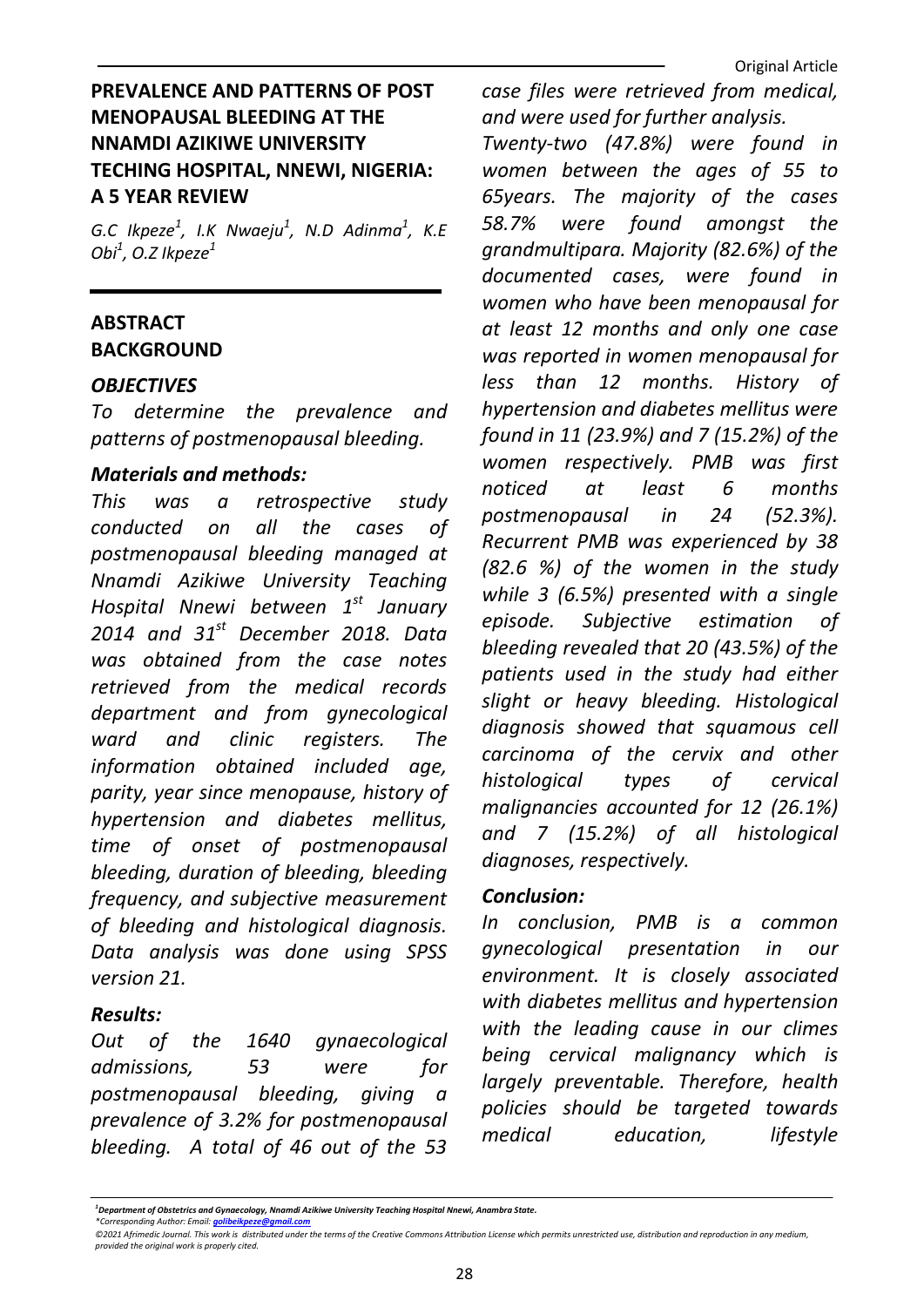Original Article

modification, screening, prevention and early treatment of cancer of the cervix.

Cite this article as: G.C Ikpeze, I.K Nwaeju, N.D Adinma, K.E Obi, O.Z Ikpeze. Prevalence and Patterns Of Post Menopausal Bleeding At The Nnamdi Azikiwe University Teaching Hospital, Nnewi, Nigeria. - A Five Year Review. Afrimedic Journal 2021; 7(1): 28-34

# INTRODUCTION

Postmenopausal bleeding (PMB) has been described as bleeding from the genital tract after a year of cessation of menses, and in the absence of hormone replacement therapy (HRT)<sup>1</sup>. It is usually perceived as aberrant with the exception of women on HRT and results in 5%-10% of indications for referral to gynaecology clinics<sup>2,3</sup>.

The incidence of PMB has an inverse relationship with postmenopausal years. However, the chances of malignant transformations rise with increasing age from an estimated 1% at half a century to about 25% at the age of 80 years $3-5$ .

The aetiology of PMB comprise vaginal atrophy, pelvic infection, HRT, uterine leiomyoma and sarcoma, endometrial pathology, malignancies of the cervix, ovary, vagina and vulva, trauma and bleeding disorders. Overall, the commonest causes of PMB are nonmalignant however, it is adjudged to be a clinical indicator of urogenital, haematological and gastrointestinal malignancies<sup>3,6</sup>.

The template for the evaluation of PMB stems from it being a marker for gynaecological malignancies and other pathologies, chief amongst which is endometrial cancer (EC). Notes reflecting the menstrual history, parity, co-morbidities, drug and family history should be obtained. Measures to confirm the source of bleeding such as a digital rectal examination is indicated. Complete abdomino-pelvic, bimanual and speculum examinations may be of added value. The other investigative techniques specific for endometrial pathologies include transvaginal ultrasonography, saline sonography, endometrial sampling and direct visualization of the uterine cavity with hysteroscopy $6-8$ . This study is therefore aimed at determining the prevalence and patterns of postmenopausal bleeding in Nnamdi Azikiwe University Teaching Hospital, Nnewi, south-east Nigeria.

# AIM

To determine the patterns of postmenopausal bleeding in Nnamdi Azikiwe University Teaching hospital (NAUTH) Nnewi.

## **OBJECTIVES**

To determine the sociodemographic characteristics of post-menopausal women bleeding in NAUTH Nnewi.

To determine the presentations of postmenopausal bleeding in NAUTH Nnewi.

To determine pattern of histological diagnosis in women with postmenopausal bleeding in NAUTH Nnewi

# MATERIALS AND METHODS

This is a five-year retrospective study of postmenopausal bleeding managed at Nnamdi Azikiwe University Teaching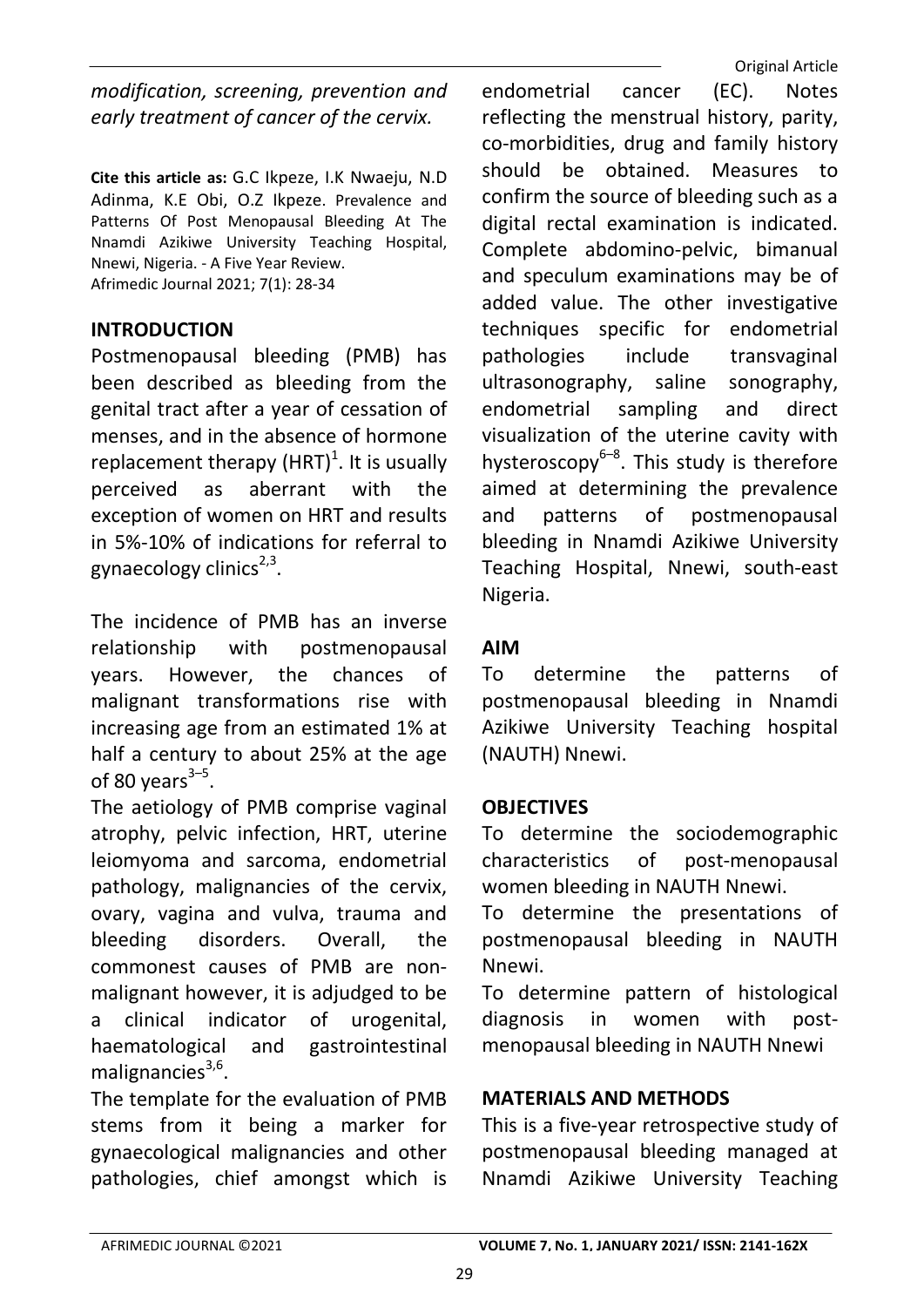Hospital (NAUTH), Nnewi, south-east Nigeria between  $1<sup>st</sup>$  January 2014 and 31<sup>st</sup> December 2018. The gynaecological clinic and gynaecology ward admission registers were assessed to determine the total number of cases of postmenopausal bleeding within the study period. The case file numbers of patients that fall within the study age range were extracted from the gynaecology ward and clinic registers. The case notes were then retrieved from the medical records department of the hospital.

All cases of postmenopausal bleeding admitted in the hospital within the study period were included. They all met the inclusion criteria as none was on hormone replacement therapy and therefore none, was excluded.

 Original Article The patients were analysed with respect to their sociodemographic variables, presentations, and histological diagnoses. The necessary data was extracted using proformas. Data extracted was then analysed using microsoft excel and statistical package for social sciences (SPSS) computer software version 21.

#### RESULTS

Out of the 1640 gynaecological admissions, 53 were for postmenopausal bleeding, giving a prevalence of 3.2% for postmenopausal bleeding. A total of 46 out of the 53 case files were retrieved from medical, giving a retrieval rate of 86.8%, and all met the inclusion criteria.

The socio-demographic variables are shown in Table 1.

| <b>AGE</b>                     | <b>FREQUENCY</b> | PERCENTAGE (%) |  |
|--------------------------------|------------------|----------------|--|
| $45 - 54$ years                | 11               | 23.9           |  |
| $55 - 65$ years                | 22               | 47.8           |  |
| Above 65 years                 | 13               | 28.3           |  |
| <b>PARITY</b>                  |                  |                |  |
| 0                              | 6                | 13.0           |  |
| $\mathbf{1}$                   | 4                | 8.7            |  |
| $2$ to $4$                     | 9                | 19.6           |  |
| 5 and above                    | 27               | 58.7           |  |
| YEAR SINCE MENOPAUSE           |                  |                |  |
| Less than 12 months            | $\mathbf{1}$     | 2.2            |  |
| 12 months and above            | 38               | 82.6           |  |
| No information                 | 7                | 15.2           |  |
| <b>HISTORY OF HYPERTENSION</b> |                  |                |  |
| Yes                            | 11               | 23.9           |  |
| <b>No</b>                      | 24               | 52.2           |  |
| No information                 | 11               | 19.6           |  |

#### Table 1: Socio-demographic variables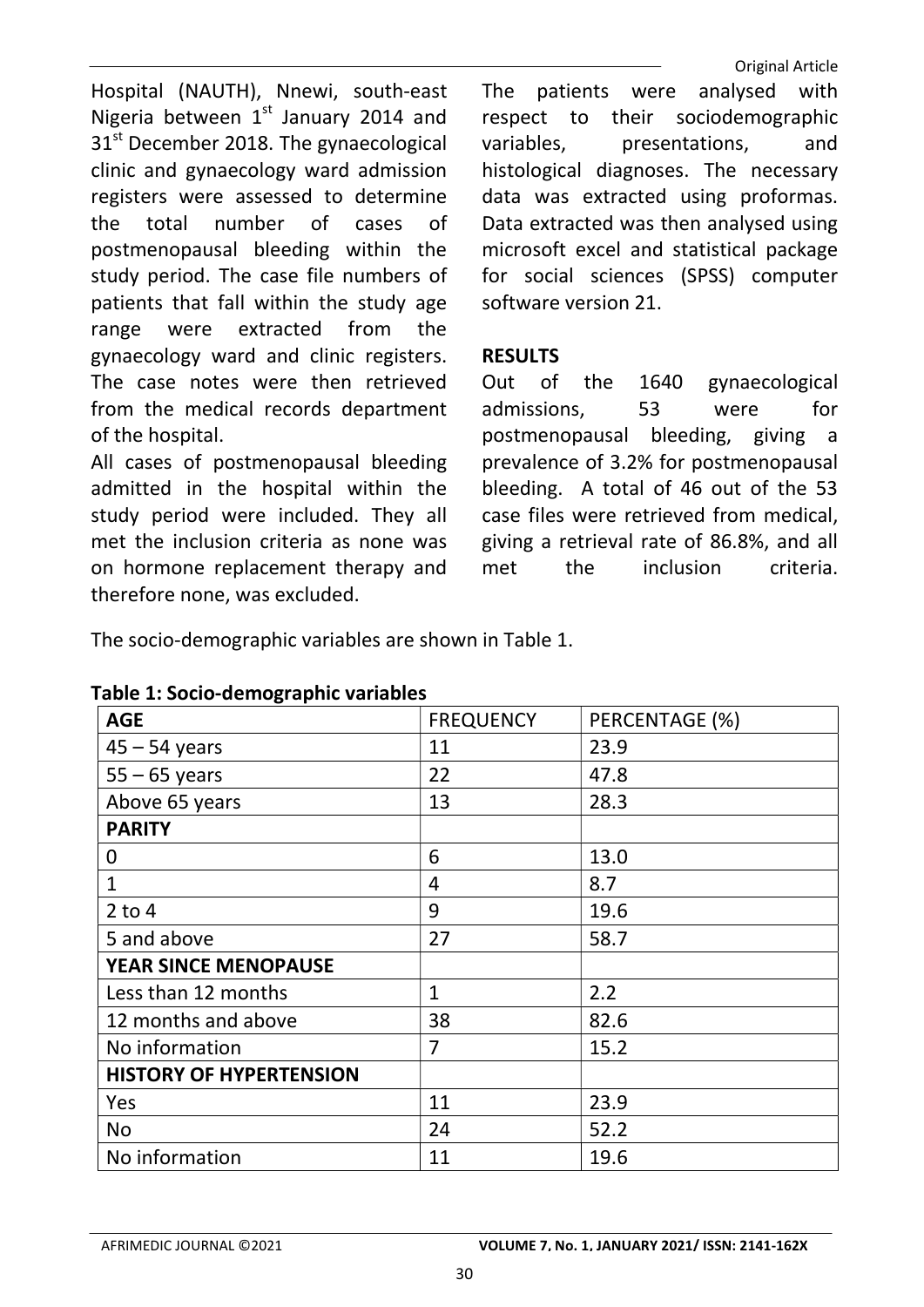Original Article

| <b>HISTORY OF DIABETES</b> |      |                 |
|----------------------------|------|-----------------|
| Yes                        |      | $.15$ $\degree$ |
| <b>No</b>                  | 28   | 60.9            |
| No information             | -1-1 | 19.6            |

The lower age limit considered as menopausal was 45 years and the greatest majority of cases 47.8% were seen between 55 to 65 years.

Twenty-seven (58.7%) of the cases of post-menopausal bleeding were seen amongst the grandmultiparous women while 38 (82.6%). Almost all (82.6%) of the patients presented with PMB at least 12 months after attaining menopause.

A history of hypertension and diabetes were found in 11 (23.9%) and 7 (15.2%) of the women respectively.

Table 2 shows the presentation of postmenopausal bleeding.

| WHEN SYMPTOM WAS NOTICED                  | <b>FREQUENCY</b> | PERCENTAGE |
|-------------------------------------------|------------------|------------|
| $< 6$ months                              | 18               | 39.1       |
| $\geq 6$ months                           | 24               | 52.2       |
| No information                            | 4                | 8.7        |
| <b>BLEEDING FREQUENCY</b>                 |                  |            |
| Single episode                            | 3                | 6.5        |
| Recurrent                                 | 38               | 82.6       |
| No information                            | 5                | 10.9       |
| <b>SUBJECTIVE MEASUREMENT OF BLEEDING</b> |                  |            |
| Slight                                    | 20               | 43.5       |
| Heavy                                     | 20               | 43.5       |
| No information                            | 6                | 13         |

#### Table 2: Presentations of postmenopausal bleeding

Greater than half of the patients first noted PMB at least 6 months prior to presentation. Majority, 82.6% (38) experienced recurrent bleeding while 6.5% (3) had only a single episode of bleeding. Subjective estimation of bleeding revealed that 20 (43.5%) of the patients used in the study had either slight or heavy bleeding, while the rest were not subjectively classified.

# The histological diagnosis is shown in Table 3.

# Table 3: Histological diagnosis

| <b>HISTOLOGY</b>                      | <b>FREQUENCY</b> | <b>PERCENTAGE (%)</b> |
|---------------------------------------|------------------|-----------------------|
| Squamous cell carcinoma of the cervix | 12               | 26.1                  |
| Other types of cervical cancer        |                  | 15.2                  |
| <b>Endometrial cancer</b>             |                  | 10.9                  |
| Non malignant                         | 14               | 30.4                  |
| Others                                |                  | 2.2                   |
| No information                        |                  | 15.2                  |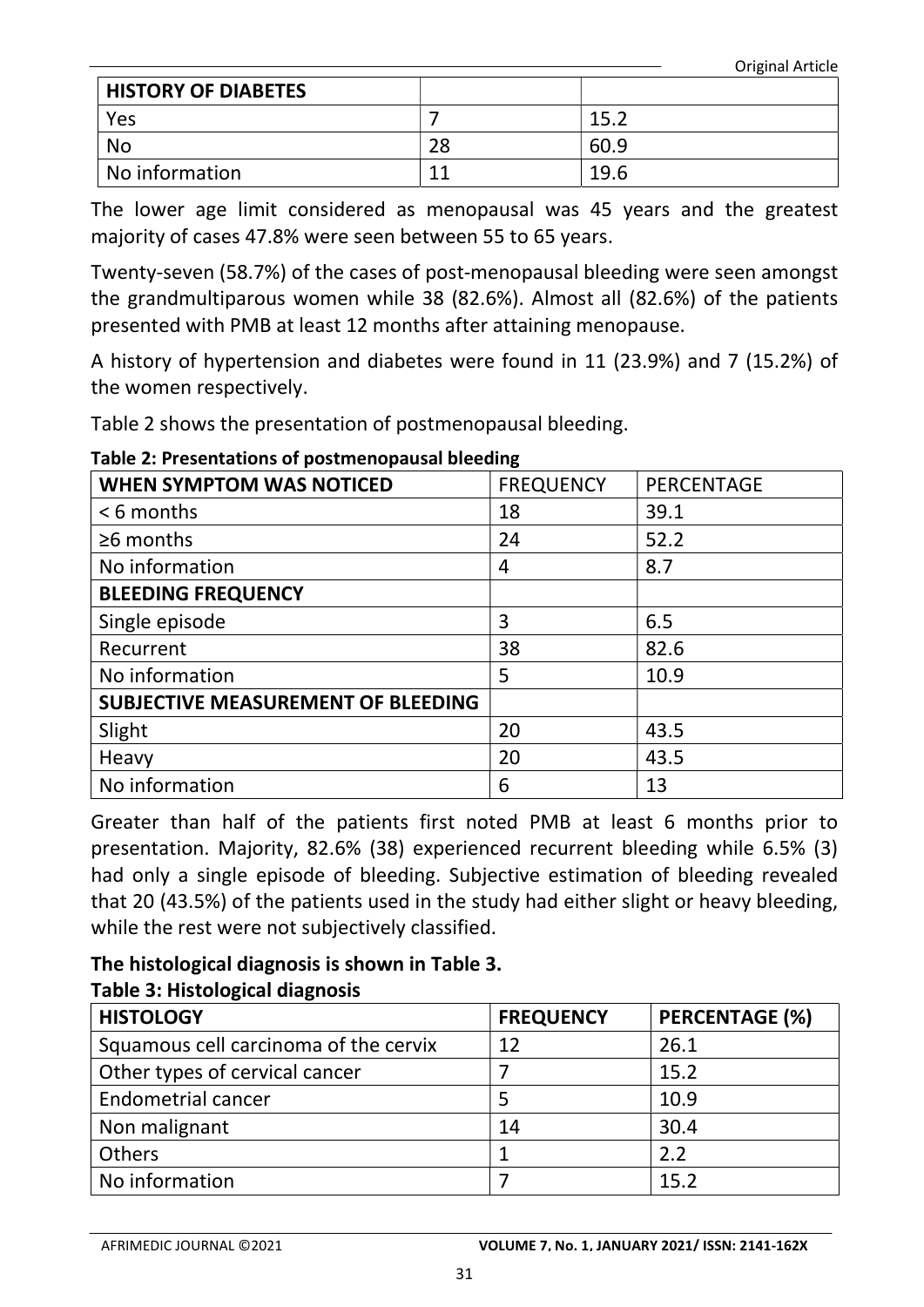Majority (30.4%) of the histological reports showed benign causes. The other significant histological diagnosis was squamous cell carcinoma of the cervix which contributed 26.1%. Other cervical malignancies and endometrial cancers contributed 15.2% and 10.9% of the reports respectively.

## **DISCUSSION**

Postmenopausal bleeding (PMB) has been described as bleeding from the genital tract after a year of cessation of menses, and in the absence of hormone replacement therapy (HRT)<sup>1</sup>.

PMB is commonplace in gynaecological clinics<sup>9</sup>. In this study, the prevalence was 2.8% which was below the prevalence of 5-10% documented in previous studies $4,10$ . This may be explained by poor health seeking behavior of patients and a low referral rate to tertiary facilities like NAUTH in our environment.

Majority (47.8%) of the cases occurred in ages above 55years with the dominant range 55-65years. This is akin to the findings by Choudhary and Sinha $^{1,4}$ . It therefore implies that the chances of PMB appear to diminish above the age of 65 years.

In our study, 78.3% of the patients that presented with PMB were multiparous women. However, this is above 68.6% documented by Jadoon et al., but below 86.7% recorded by Viswanathan et  $al^{4,11}$ . It therefore implies that there is the possibility of a direct relationship between parity and PMB.

The incidence of PMB was found to occur more frequently after 12 months of attaining the menopausal status. This is in line with study done by Sert et al. who posited same while further concluding that the chances of PMB progressively decreases after 3 years postmenopausal<sup>12</sup>. This suggests that the likelihood of PMB is highest between 1-3 years postmenopausal and progressively diminishes. Therefore, efforts should be made to regularly educate and evaluate women who fall into the susceptible periods towards reducing the associated morbidity and mortality.

Previous studies have concluded that co-morbidities such as obesity, hypertension and diabetes mellitus fuel the occurrence of  $PMB^{4,13}$ . A study done in Pakistan documented that diabetes was a co-morbidity in 20% of their patients $^{11}$ . This can be compared to our finding of 15.2% of the women, being diabetics. This study also revealed that 23.9% of the patients were hypertensive. However, this was significantly lower than the 36.6% (hypertensive patients with PMB) documented by Kothapally and Bhashyakaria<sup>13</sup>. These findings may indicate that there is an association of diabetes mellitus and hypertension with the lifetime risk of postmenopausal bleeding amongst Nigerian women.

This study found that 82.6% of the patients presented with recurrent bleeding episodes which was very similar to 80% recorded by Jadoon et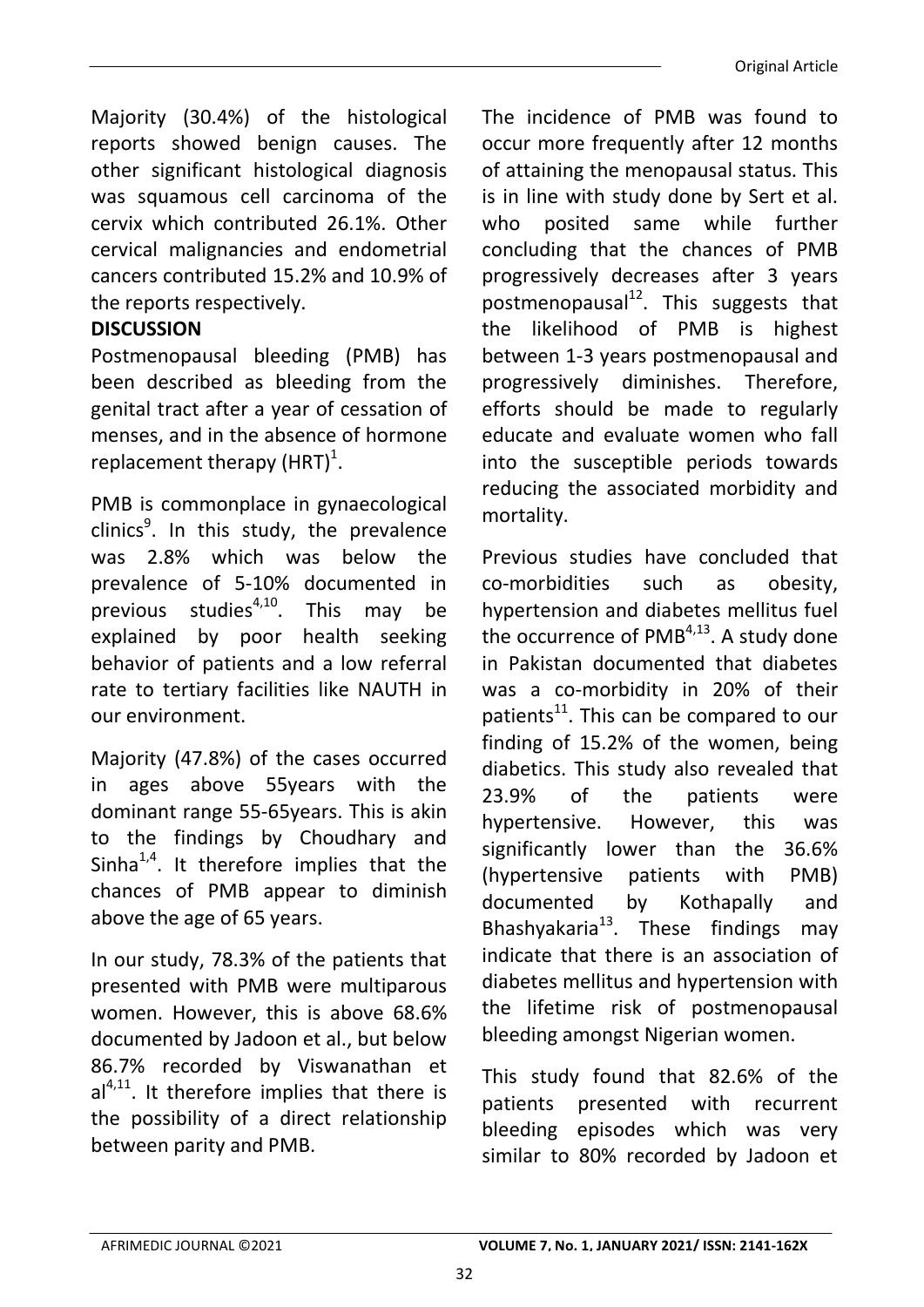$al<sup>11</sup>$ . However, this may suggest that there were delays in presentation which may be explained by poor health seeking behavior or ignorance.

In the study, the commonest malignant lesions were cervical cancers which accounted for 41.3% of all cases and 79.2% of all recorded malignancies. This is in keeping with the documentation by Ajah et al, who posited that cancer of the cervix is the commonest gynaecological malignancy in Nigeria, and is similar to 81% incidence found in a study by Behera and Sahoo $^{10,14}$ . It therefore highlights the need for a high index of suspicion of malignancies in women with PMB particularly cervical cancer in our environment. Other notable histological diagnosis was that of the endometrium with endometrial carcinoma representing 10.9% of all the cases in our study. This is similar to the findings of 10% by Ridley-Davies and Hanegem et al., in UK and Netherlandsbased studies respectively, and suggests that the incidence of endometrial cancer in Nigeria is similar to that of most other parts of the world although Okunowo et al have observed a rising trend of EC in Lagos, Nigeria.<sup>6,9,15</sup>.

## LIMITATIONS:

The significant limitation of this study is that it is a retrospective study with associated average to poor documentation of some of the relevant sought information.

## RECOMMENDATIONS:

Future prospective works should be done to evaluate the patterns and peculiarities of PMB in Nigeria with the

view of obtaining more composite data and consequently reducing the associated morbidity and mortality.

#### CONCLUSION:

In conclusion, PMB is a common gynecological presentation in our environment. It is closely associated with diabetes mellitus and hypertension with the leading cause in our climes being cervical malignancy which is largely preventable. Therefore, health policies should be targeted towards medical education, lifestyle modification, screening, prevention and early treatment of cancer of the cervix. Future prospective works should be done to evaluate the patterns and peculiarities of PMB in Nigeria with the view of obtaining more composite data and consequently reducing the associated morbidity and mortality.

## **REFERENCES**

- 1. Choudhary R, Sinha R. A prospective study on transvaginal doppler sonography of endometrium in women with postmenopausal bleeding. Int J Med Biomed Stud. 2019;3(11):83- 87.
- 2. Sreelatha S, Jayanthi SP, Shivananjaiah C. Postmenopausal bleeding and its evaluation : Prospective study in a tertiary care center. Int J Clin Obstet Gynaecol. 2017;1(2):48-51.
- 3. Bengtsen MB, Veres K, Nørgaard M. First-time postmenopausal bleeding as a clinical marker of long-term cancer risk : A Danish Nationwide Cohort Study. Br J